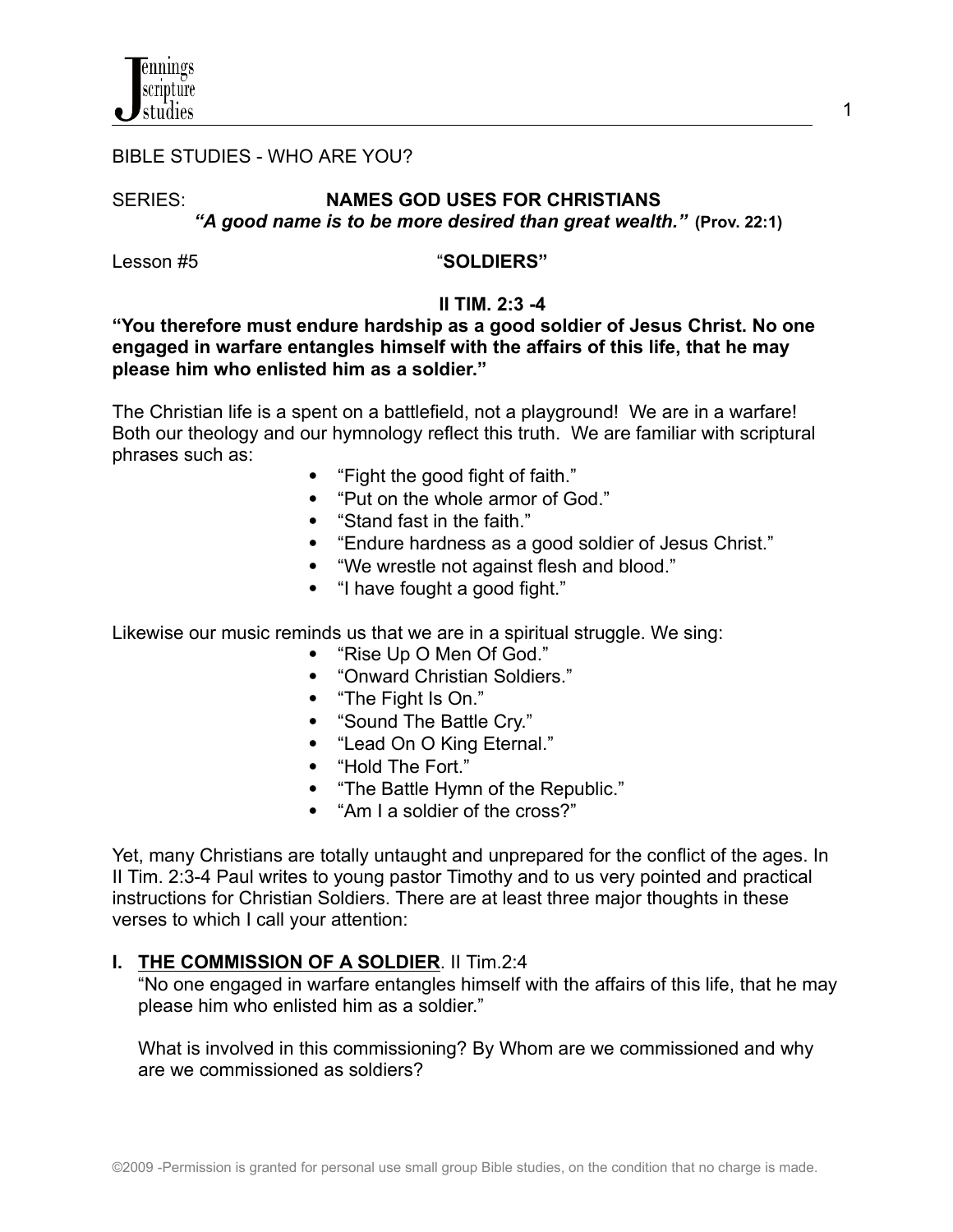

## A. **We Are Commissioned By Our Captain.**

All Christians have been commissioned and have been inducted into God's army. The "call-up" took place when we came to Christ and trusted Him as our Savior. He not only became our Savior, He became our Captain! Heb. 2:10 tells us that the Lord Jesus is called the "Captain of our salvation." Captain Jesus! What a wonderful privilege to follow the Lord Jesus as our Leader.

He Captains the Armies of heaven: "I saw heaven standing open and there before me was a white horse, whose rider is called Faithful and True. With justice he judges and makes war. His eyes are like blazing fire, and on his head are many crowns. He has a name written on him that no one knows but he himself. He is dressed in a robe dipped in blood, and his name is the Word of God. The armies of heaven were following him, riding on white horses and dressed in fine linen, white and clean." (Rev. 19:11-14)

Since He is qualified to Captain the Armies of heaven, surely He can Captain His army on the earth! What a privilege to be in His family and in His army!

#### **B. We Are Commissioned For Conflict.**

There is no need for soldiers if there is no enemy, no conflict, and no war. When David was sent by his father to check on his brothers who were on the battlefield fighting the Philistines, his older brothers asked him why he had come. David replied, "Is there not a cause?" (I Sam. 17:29).

We are commissioned for conflict in the cause of Jesus Christ. It is a conflict between good and evil; truth and falsehood, righteousness and unrighteousness, God and Satan...

Ephesians chapter six is a chapter about this warfare. It informs us of our enemy and our weapons. It challenges us to "Put on the whole armor of God" which includes a helmet, breastplate, shield, sword, girdle and shoes – as well as the weapon of prayer. This conflict is not just for the super-pious – God expects all of His followers to be dressed up in the uniform of His soldiers.

**Illust**. When the Italians invaded Abysinia, the Emperor, Halle Selassie, sent out the following mobilization order:

"When this order is received, all men and all boys able to carry a spear will go to Addis Ababa. Every married man will bring his wife to cook and wash for him. Every unmarried man will bring any unmarried woman he can find to wash and cook for him. Women with babies, the blind, and those too aged or infirm to carry a spear are excused. Any others found at home after receiving this order will be hanged." He was serious!

His was a physical warfare, ours is a spiritual warfare. Ephesians six tells us, "We do not wrestle against flesh and blood, but against principalities, against powers,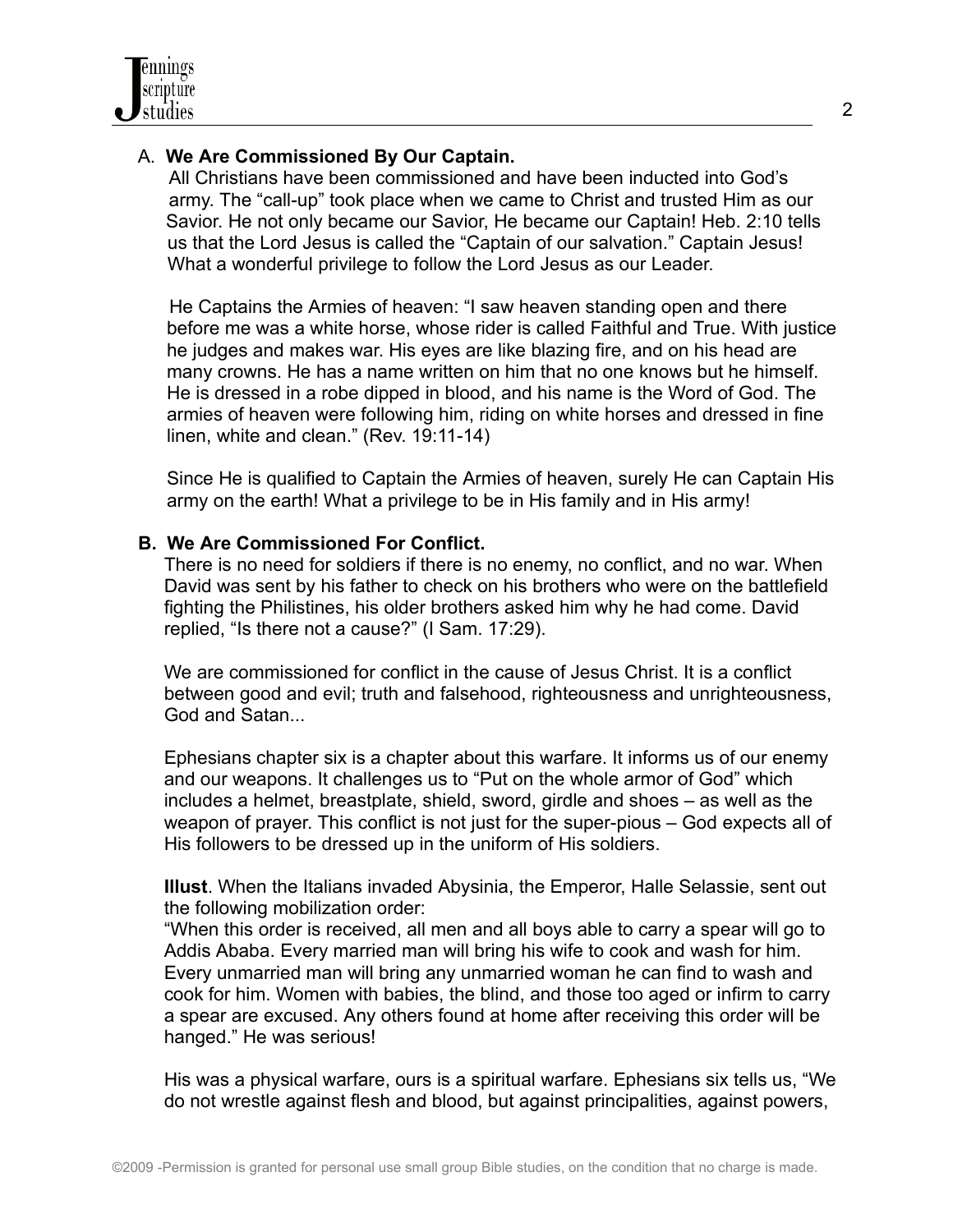against the rulers of the darkness of this age, against spiritual hosts of wickedness in the heavenly places." (Eph.6:12)

There needs to be a sense of urgency as well as an awareness that God expects all of His troops to show up and stand up in this conflict. No A.W.O.L.'s, please!

> "Must I be carried to the skies On flowery beds of ease, While others fought to gain the prize And sailed o'er bloody seas?"

No, I must fight if I would win, Increase my courage, Lord; I'll fight the fight, endure the pain Supported by Thy Word."

We are commissioned by our Captain for Conflict. Furthermore, in II Timothy 2 Paul writes about the Christian soldier keeping fit for the fight.

# **II. THE CONDITIONING OF A SOLDIER.** II Tim.2:3

"You therefore must endure hardship as a good soldier of Jesus Christ." (NKJV) The KJV reads, "endure hardness."

Both are setting forth that which is expected of a soldier and that is, a soldier must "endure hardship." That is, there are hardships in the Christian life. It is not a "bed of roses" and God's grace will enable us to get through those times. God had said to Paul, "My grace is sufficient for you." (II Cor. 12:9) No one enlists in the U.S. military expecting to have an easy tour of duty. Neither should we Christians expect "skies always blue, flower strewn pathways all our lives through!" There will be hardships – endure them!

But I believe that Paul is basically referring here to the conditioning or hardening *process* that soldiers go through to prepare them for warfare. A soldier is only as tough as the toughening process one can endure. Endurance is a quality that must be developed in every soldier. Therefore::

#### **A. We Are Conditioned By Training.**

Paul says, ""endure hardness." (KJV) That is, "the hardening process."

**Illust.** The U.S. Military calls this "Basic Training". I was in the Naval Aviation branch of the U.S. Military during the Korean War. In Basic Training we learned to obey orders, stand at attention, use weapons, detect the enemy, and work closely with others and were put through the rigors of physical fitness to develop endurance.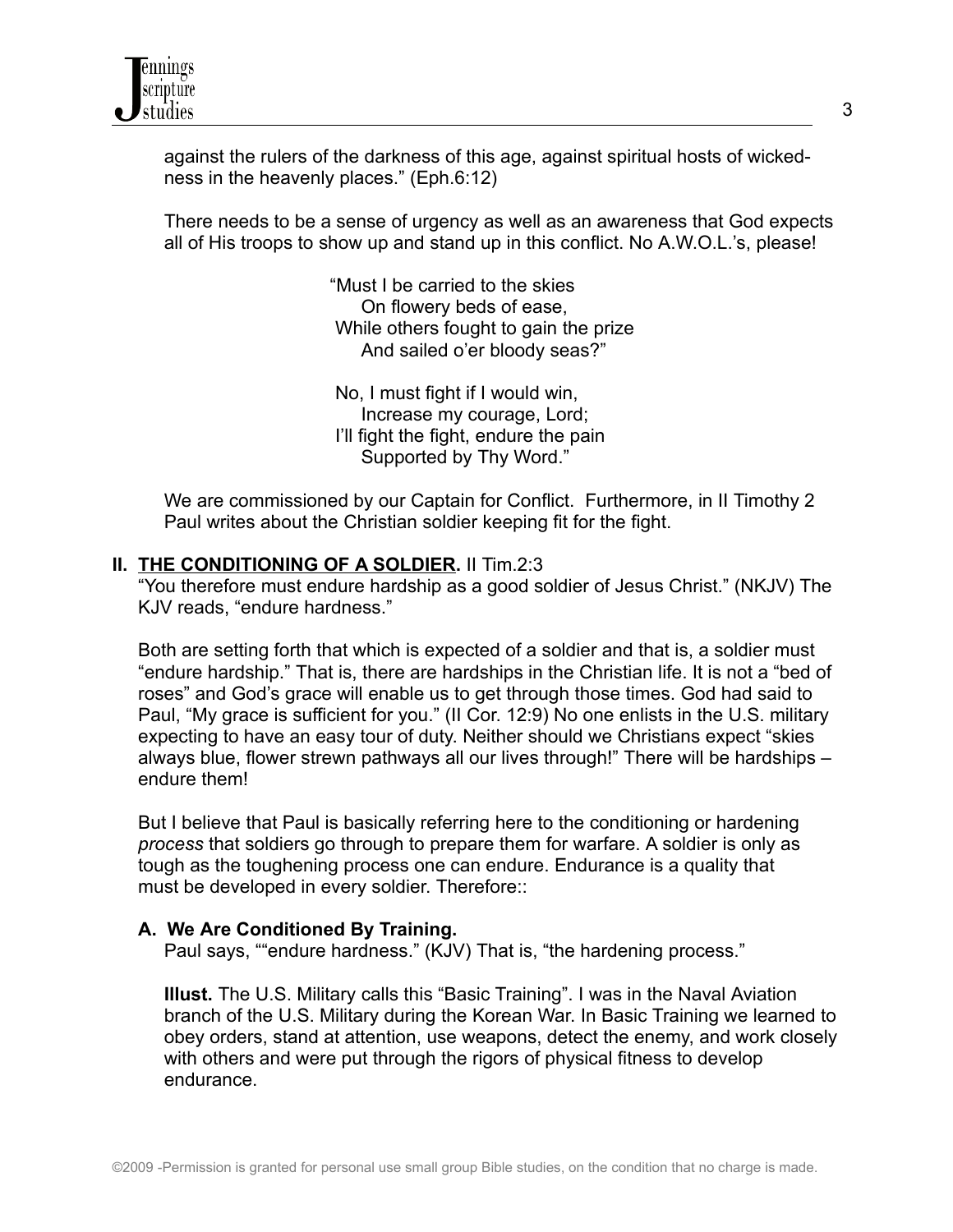

If a soldier carries a back-pack weighing 10 pounds for 5 miles he has endured to that extent. If he carries a back-pack weighing 50 pounds for 20 miles he has endured even more. How tough is your faith? How spiritually fit are you? How strong is your testimony? Are you enduring or are you succumbing to the world, the flesh and/or the devil? In Christ's army we are to be conditioned to:

- obey God's commands;
- know how to use the Sword of the Spirit;
- recognize our arch enemy;
- work closely with others;
- defend the Faith.

Paul uses another word in Rom. 8:29 – he says we are being "conformed" to the Image of Jesus Christ. Whether "conditioned" or "conformed" the intent is the same. The process of conditioning is intended to make us into good soldiers of Jesus Christ.

We are conditioned by training but in addition:,

#### **B. We Are Conditioned By Trials.**

Trials are what make us better soldiers! I Pet. 1:7 speaks of "The trial of your faith being much more precious than gold tried in the fire …." And 1 Peter 4:12 says, "do not think it strange concerning the fiery trial which is to try you, as though some strange thing happened to you."

Additional scriptures tell us to: "Endure afflictions" (II Tim.4:5); "Endure chastening" (Heb.12:7); I Pet. 2:19 "Endure grief" (I Peter 2:19). The writer of Hebrews says, "You have need of endurance" (10:36) and "Let us run with endurance the race that is set before us, looking unto Jesus, the author and finisher of our faith." (Heb.12:1)

**Illust.** Warren Wiersbe wrote a book entitled, "Bumps Are What You Climb On." In it he explains that the rocky roads of life, the trials, troubles and tribulations of life are but stepping stones upon which one can advance.

And Eugene Peterson in *The Message* renders First Timothy 4:7-8 like this: *"*Exercise daily in God—no spiritual flabbiness, please! Workouts in the gymnastium are useful, but a disciplined life in God is far more so, making you fit both today and forever."

The training and trials that we experience are intended to make us "good soldiers of Jesus Christ." (II Tim.2:3) Are you in good condition? Are you ready to "fight the good fight of faith"? (I Tim.6:12)

We are already commissioned but are you conditioned? There is one additional question, are you committed?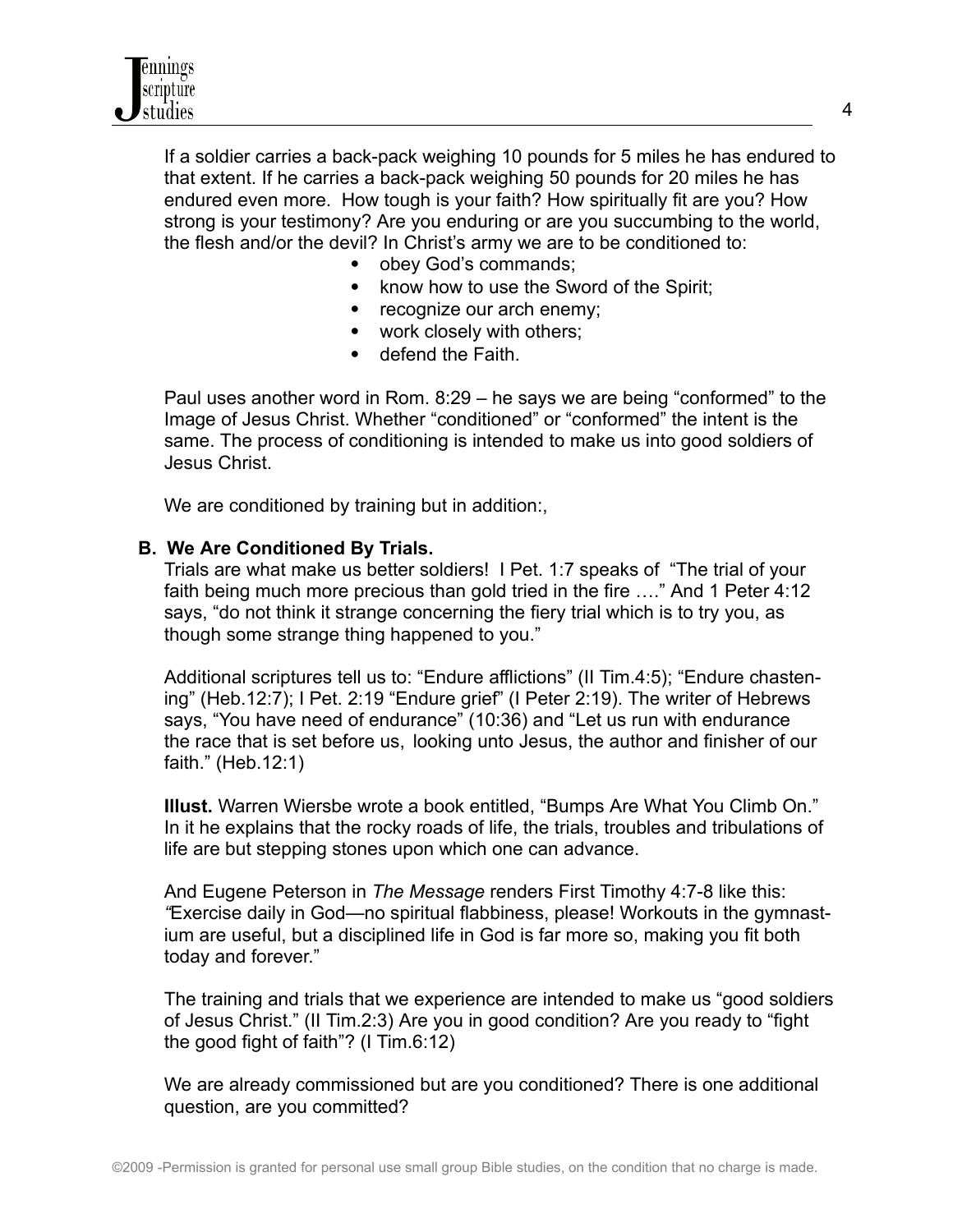

# **III. THE COMMITMENT OF A SOLDIER**. II Tim.2:.4

"No one engaged in warfare entangles himself with the affairs of this life, that he may please him who enlisted him as a soldier." Another translation reads: "As Christ's soldiers, do not let yourself become tied up in worldly affairs."

The key is which world are we trying to gain? We cannot serve two masters. How can I keep from being all entangled in this world? Romans chapter thirteen tells us how: "knowing the time, that now *it is* high time to awake out of sleep; for now our salvation *is* nearer than when we first believed. The night is far spent, the day is at hand. Therefore let us cast off the works of darkness, and let us put on the armor of light. Let us walk properly, as in the day, not in revelry and drunkenness, not in lewdness and lust, not in strife and envy. But put on the Lord Jesus Christ, and make no provision for the flesh, to fulfill its lusts." (Romans 13:11-14)

According to this passage, we are to:

- $\bullet$  Be aware –"knowing the time" (Rom. 13:11a)
- $\bullet$  Be awake "awake out of sleep" (v. 11b)
- Be armed  $-$  "put on the armor of light" (v. 12)
- Be advancing "let us walk properly" (v. 13-14)

**Illust**. A good soldier will look and act the part at all times. It is said that the Duke of Wellington was walking on the street and came to a British soldier who was slouching against a lamp post.. The Duke asked him, "Why are you slouching so, soldier?" The soldier replied, "I am off duty sir." The Duke sternly reprimanded him saying, "no soldier in her Majesty's service is ever off duty. That uniform represents Her Majesty. Live the part at all times!"

We represent His Majesty, the Lord Jesus Christ. Our conduct will indicate our degree of commitment.

#### **SUMMATION**

As Christ's followers we are on a battleground, not a playground; we are commissioned by our Captain for spiritual warfare; we can expect therefore, to be conditioned by training and trials in order to make us better soldiers; our commitment will make us aware, alert, armed and advancing the good fight of faith.

Maybe you are not in Christ's army. Maybe you have just joined a church and are trying to act like a Christian but you have never accepted Jesus Christ as your Commander-in-Chief, your Savior and Lord. Embrace the embraceable Son of God as your Savior and submit to Him as your Lord and Captain.

**Illust.** The daughter of William Booth, Founder of the Salvation army had a pet monkey. She made a Salvation Army uniform for it. Her father saw the monkey in the uniform